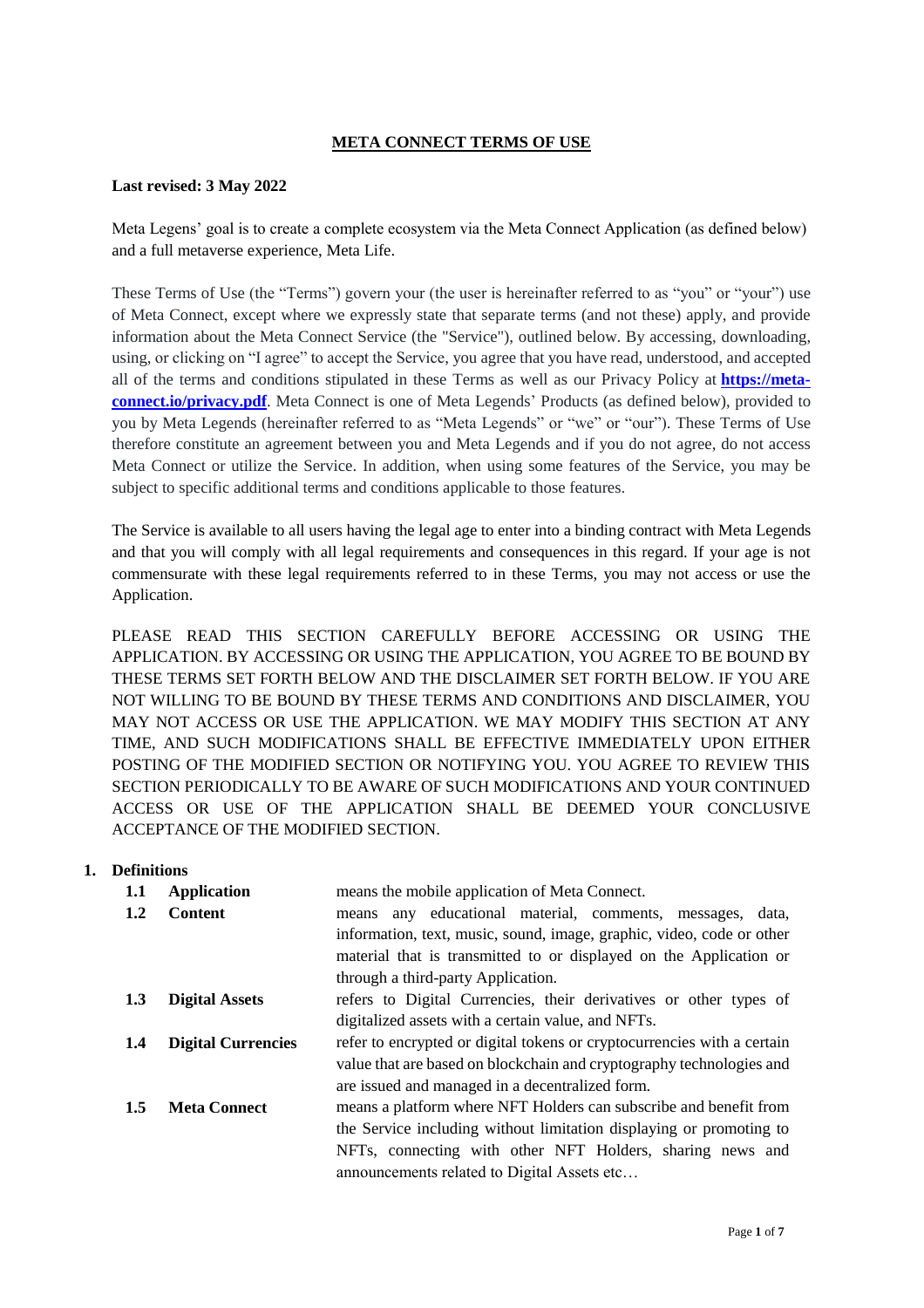| 1.6  | <b>Meta Legends</b>      | means the legal and beneficial owner of Meta Connect and the other      |
|------|--------------------------|-------------------------------------------------------------------------|
|      |                          | Products of Meta Legends.                                               |
| 1.7  | NFT                      | A non-fungible token is a non-interchangeable unit of data stored on    |
|      |                          | a blockchain, a form of digital ledger, that can be sold and traded.    |
| 1.8  | <b>NFT Holders</b>       | means the holders/owners of an NFT legend. "Legends" means a            |
|      |                          | collection of 12345 legends categorized by level of rarity and          |
|      |                          | generated with hundreds of elements. The Legends are stored as ERC-     |
|      |                          | 721 tokens on the Ethereum blockchain and hosted on IPFS. Please        |
|      |                          | refer to Meta Legends website at <b>https://www.meta-legends.com/</b> . |
| 1.9  | <b>Products</b>          | means the products owned or operated by Meta Legends including          |
|      |                          | Meta Connect and Meta Life.                                             |
| 1.10 | <b>Service</b>           | means the service contemplated to the Application.                      |
|      | 1.11 We or Us            | means Meta Legends the owner of Meta Connect, taking into account       |
|      |                          | all expressions leading thereto.                                        |
|      | 1.12 You or Your or User | means the user of the Application, taking into account all expressions  |
|      |                          | leading thereto                                                         |

## **2. Use of our Application**

Please read the following Application Terms s, which relate to information regarding general use of our Application. By using our Application, you are agreeing to these Terms whether as a guest or registered user. By using our Application or the Service, you are indicating you accept these Terms and that you agree to abide by them. From time to time we may change these Terms of Use and will post revisions on this Application. We recommend that you read these Terms as well as the Private Policy prior to using our Application and thereafter regularly review any changes and you are responsible for doing so.

If you have purchased a licence, subscription or otherwise entered into an agreement with us, you will also be governed by the terms of that agreement, which shall prevail in the event of a conflict.

The User hereby represents and warrants the correctness and accuracy of all the information and data entered into the Application for the purpose of the registration process. Notwithstanding the foregoing, in no event Meta Legends will be responsible or liable for any misrepresentation of any of the Users, Meta Legends shall not be liable for any damage, prejudice or loss caused by the misrepresentation of the Users.

The Application is reserved only for NFT Holders.

### **3. Privacy**

Use of the data that you provide us, or which is collected by use on our Application, is governed by our Privacy Policy **<https://meta-connect.io/privacy.pdf>**. By using our Application, you consent to such processing.

## **4. Access to Application**

We try to ensure that Application availability is uninterrupted and that transmissions will be error-free. However, we cannot, guarantee that your access will not be suspended or restricted from time to time, including to allow for repairs, maintenance or the introduction of new facilities or services. We of course try to limit the frequency and duration of any suspension or restriction.

### **5. Accounts and passwords**

If you have registered or subscribed to the Application, any user identification code or password must be kept confidential and used only by you (unless agreed in writing with Meta Legends). We have the right to disable any user identification code or password whether chosen by you or allocated by us at any time if in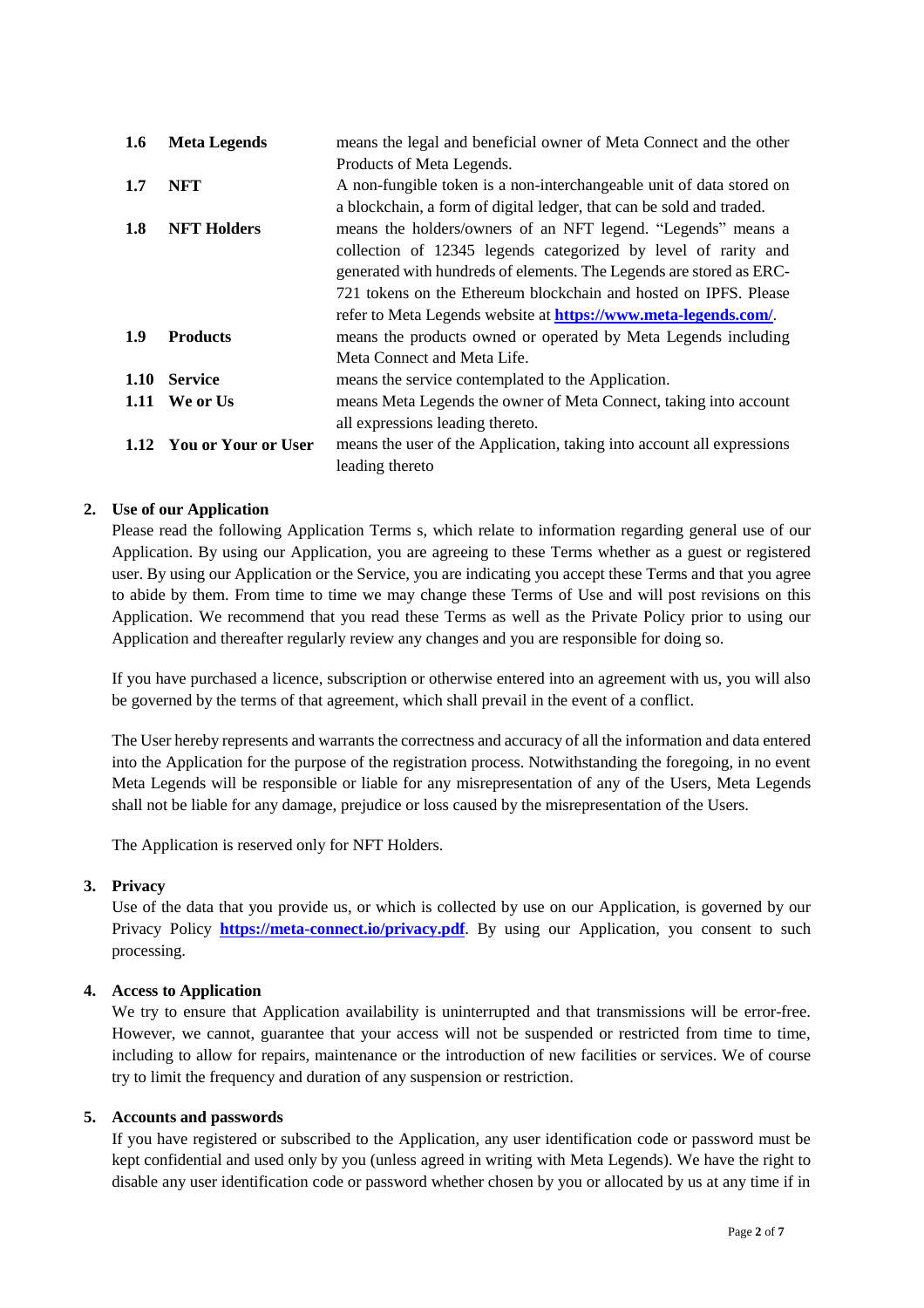our discretion you have failed to comply with any of the provisions of these Terms. You agree to notify Meta Legends immediately of any unauthorized access to or use of your username or password or any other breach of security. You also agree to ensure that you exit from your account at the end of each session.

## **6. Intellectual Property Rights**

The Content, layout, design, data, databases, and graphics on this Application are being protected by the Intellectual Property Law within all the applicable jurisdictions where the Service are being received. Unless expressly permitted in writing in a licence agreement, no part of the Application may be reproduced, stored in any medium, including but not limited to a retrieval system or transmitted, in any form or by any means (electronic, mechanical, photocopying, recording, broadcasting) nor, shown in public other than by Meta Legends, which you may download and store for your personal, non-commercial, use only.

You may not create any derivative or ancillary work or make any other adaptation, without our prior written consent. You must not modify the copies we have displayed or printed in any way and you may not use any illustrations, photographs, videos or audio sequences or any graphics separately from any accompanying text. Any permitted use of our material is subject to ensuring that our copyright notices and trademarks appear as they do on all copies online and customary bibliographical citations including author attribution, date article title (where applicable) and the URL to the relevant Application sections are included. If you print off or download any material from our Application in breach of these Terms, any rights to use our Application will cease immediately and you must at our option return or destroy any copies of the materials you have made. All rights not expressly granted in these Terms or any express written licence, are reserved.

The trademarks and logos which are displayed on the Application are the trademarks of Meta Legends and its licensors (if any). Any use including framing, metatags or other text utilising the Meta Legends trademarks or other trademarks displayed, is strictly prohibited without our (or our licensor's) express written consent.

# **7. Limitation of Liability**

To the fullest extent permitted by law, Meta Legends expressly excludes:

- (i) all conditions, warranties and other terms which might otherwise be implied by statute, common law or the law of equity;
- (ii) any liability caused by a force majeure event;
- (iii) any obligation of effectiveness or accuracy; and
- (iv) save for the wilful misconduct or the gross negligence, any liability for any direct, indirect or consequential loss or damage incurred by you in connection with these Terms, including by your use or inability to use any information on our Application or within any course subscribed to, via any Application linked to our Application(s) and any material posted on it, including without limitation any liability for loss of income or revenue, loss of business, loss of profits or contracts anticipated savings, loss of data, loss of goodwill, wasted time and for any other loss or damage of any kind, howsoever and whether caused by tort including negligence, by breach of contract or otherwise, even if foreseeable.

### **8. Your conduct**

You must not use the Application in any way that causes or is likely to cause the Application or access to it to be interrupted, damaged or impaired in any way. You understand that you are solely responsible for all electronic communications and contents sent from your device to us. You must use the Application for lawful purposes only. Additionally, you agree not to:

(i) Use the Application in any manner that could disable, overburden, damage, or impair the Application or interfere with any other party's use of the Application, including their ability to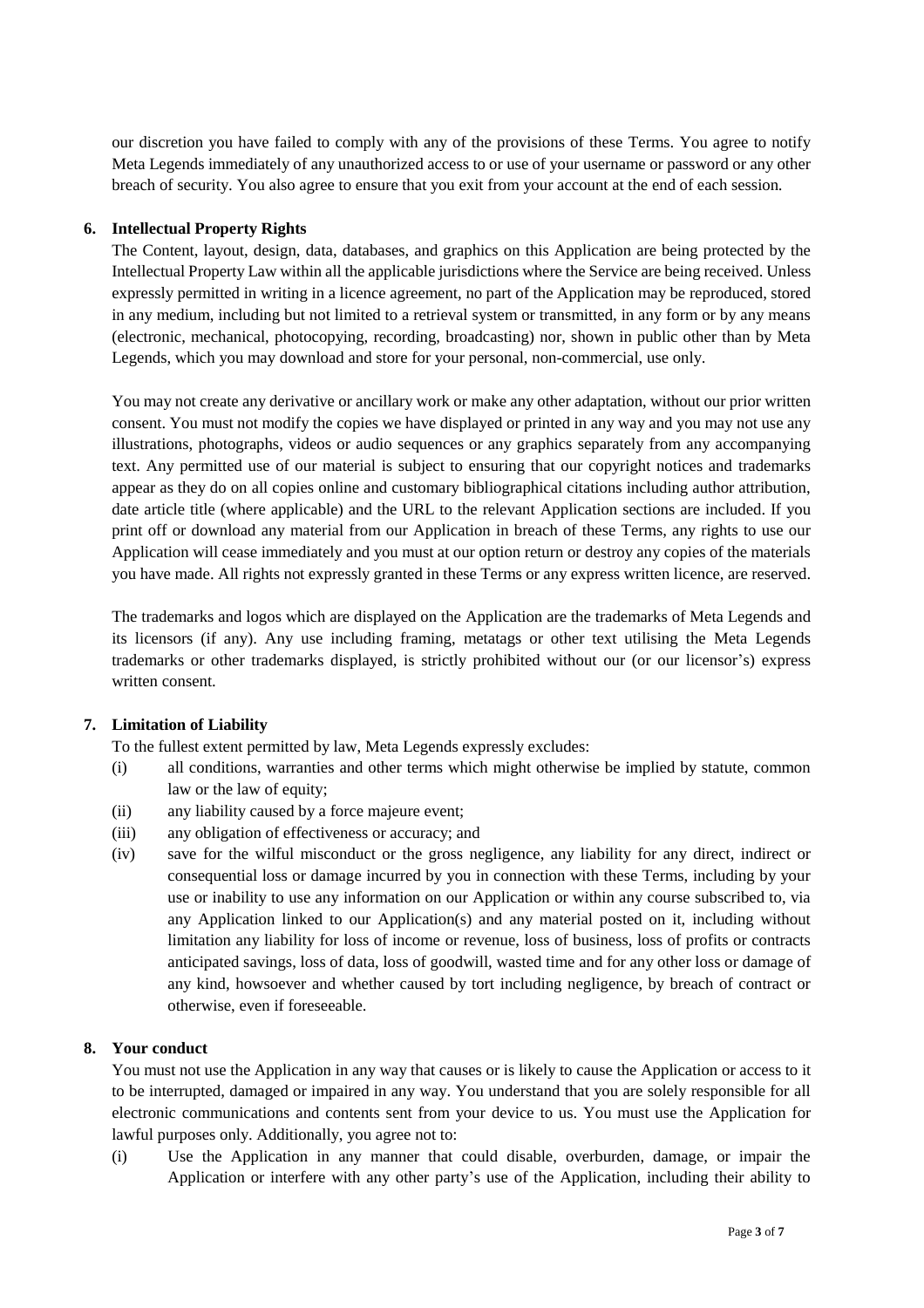engage in real time activities through the Application.

- (ii) Use any robot, spider or other automatic device, process or means to access the Application for any purpose, including monitoring or copying any of the material on the Application.
- (iii) Use any manual process to monitor or copy any of the material on the Application or for any other unauthorized purpose without our prior written consent.
- (iv) Use any device, software or routine that interferes with the proper working of the Application.
- (v) Attempt to gain unauthorized access to, interfere with, damage or disrupt any parts of the Application, the server on which the Application is stored, or any server, computer or database connected to the Application.
- (vi) Impersonate or attempt to impersonate Meta Legends, another user or any other person or entity (including, without limitation, by using e-mail addresses or screen names associated with any of the foregoing).
- (vii) Attack the Application via a denial-of-service attack or a distributed denial-of-service attack.
- (viii) Otherwise attempt to interfere with the proper working of the Application.

Without limiting the foregoing, we have the right to fully cooperate with any law enforcement authorities or court order requesting or directing us to disclose the identity or other information of anyone posting any materials on or through the Application. YOU WAIVE AND HOLD HARMLESS META LEGENDS, OWNERS, OPERATORS, LICENSEES AND SERVICE PROVIDERS FROM ANY CLAIMS RESULTING FROM ANY ACTION TAKEN BY ANY OF THE FOREGOING PARTIES DURING OR AS A RESULT OF ITS INVESTIGATIONS AND FROM ANY ACTIONS TAKEN AS A CONSEQUENCE OF INVESTIGATIONS BY EITHER SUCH PARTIES OR LAW ENFORCEMENT AUTHORITIES.

We can remove any content or information that you share on the Application if we believe that it violates these Terms, our policies or we are permitted or required to do so by law. We can refuse to provide or stop providing all or part of the Service to you (including terminating or disabling your access to the Meta Connect or Meta Legends Products) immediately to protect our community or services, or if you create risk or legal exposure for us, violate these Terms of Use or our policies, if you repeatedly infringe other people's intellectual property rights, or where we are permitted or required to do so by law. We can also terminate or change the Service, remove, or block content or information shared on our Service, or stop providing all or part of the Service if we determine that doing so is reasonably necessary to avoid or mitigate adverse legal or regulatory impacts on us. If you believe that your account has been terminated in error, or you want to disable or permanently delete your account, consult our Help Centre. When you request to delete content or your account, the deletion process will automatically begin no more than 30 days after your request. It may take up to 90 days to delete content after the deletion process begins. While the deletion process for such content is being undertaken, the content is no longer visible to other users, but remains subject to these Terms of Use and our Data Policy. After the content is deleted, it may take us up to another 90 days to remove it from backups and disaster recovery systems.

Content will not be deleted within 90 days of the account deletion or content deletion process beginning in the following situations:

- (i) where your content has been used by others in accordance with this licence and they have not deleted it (in which case this licence will continue to apply until that content is deleted); or
- (ii) where deletion within 90 days is not possible due to technical limitations of our systems, in which case, we will complete the deletion as soon as technically feasible; or
- (iii) where deletion would restrict our ability to:
- investigate or identify illegal activity or violations of our terms and policies (for example, to identify or investigate misuse of our products or systems);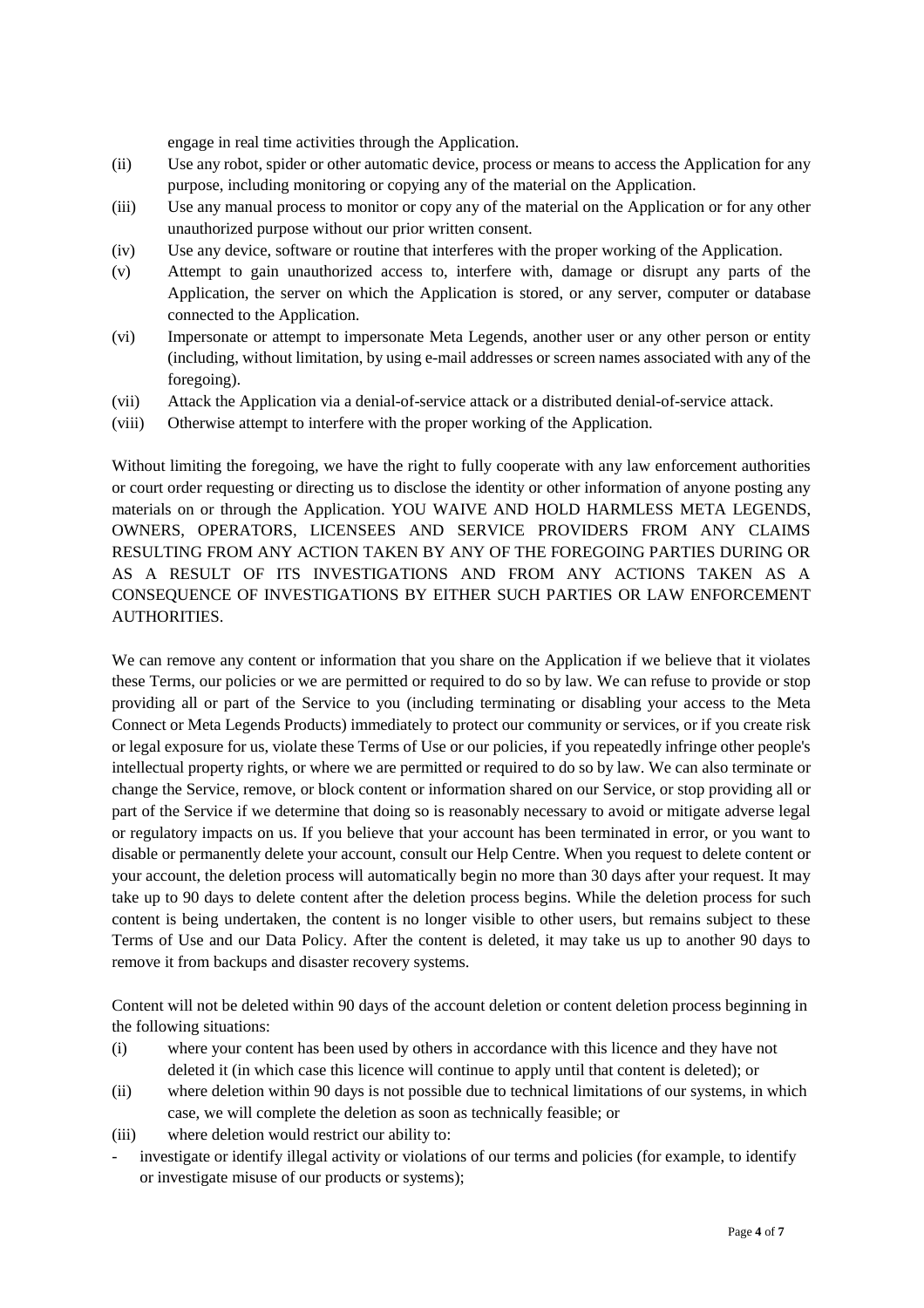- protect the safety and security of our products, systems and users;
- comply with a legal obligation, such as the preservation of evidence; or
- comply with a request of a judicial or administrative authority, law enforcement or a government agency;
- in which case, the content will be retained for no longer than is necessary for the purposes for which it has been retained (the exact duration will vary on a case-by-case basis).

If you delete or we disable your account, these Terms shall terminate as an agreement between you and us, but this section and the section below called "Governing Law and Jurisdiction" will still apply even after your account is terminated, disabled or deleted.

# **9. Content Standards**

These Terms of the Application permit you to use the Application for your personal, non-commercial, use only. You must not use the Application for any of the following:

- (i) For fraudulent purposes or in connection with a criminal offence or otherwise carry out any unlawful activity, including violations of applicable national, state, local or international law or regulation (including, without limitation, any laws regarding the export of data or software to and from Egypt or other countries).
- (ii) To send, use or re-use any material that is illegal, offensive, abusive, indecent, harmful, defamatory, obscene or menacing, racist, abusive, threatening, defamatory, invasive of privacy, in breach of confidence, infringes any intellectual property rights, or is otherwise injurious to third parties; or objectionable; or which consists of or contains software viruses, trojan horses, worms, time bombs, logic bombs, keystroke loggers, spyware, adware or any other harmful or similar computer code designed to adversely affect the operation of any computer software or hardware, political campaigning, commercial solicitation, chain letters, mass mailings or any spam.
- (iii) To cause annoyance, inconvenience, or needless anxiety.
- (iv) To impersonate any third party or otherwise mislead as to the origin of your content.
- (v) For the purpose of exploiting, harming or attempting to exploit or harm minors in any way by exposing them to inappropriate content, asking for personally identifiable information or otherwise.
- (vi) To promote sexually explicit or pornographic material, violence, or discrimination based on race, sex, religion, nationality, disability, sexual orientation, or age.
- (vii) To send, knowingly receive, upload, download, use or re-use any material which does not comply with these Content Standards.
- (viii) To reproduce, duplicate, copy or resell any part of our Application in contravention with these terms of use or any other agreement with Meta Legends.
- (ix) To infringe any patent, trademark, trade secret, copyright or other intellectual property or other rights of any other person.

## **10. Linking to the Application and Social Media Features**

You may link to our homepage, provided you do so in a way that is fair and legal and does not damage our reputation or take advantage of it, but you must not establish a link in such a way as to suggest any form of association, approval, or endorsement on our part without our prior express written consent.

This Application may provide certain social media features that enable you to:

- (i) Link from your own or certain third-party applications to certain content on this Application.
- (ii) Send e-mails or other communications with certain content, or links to certain content, on this Application.
- (iii) Cause limited portions of content on this Application to be displayed or appear to be displayed on your own or certain third-party applications.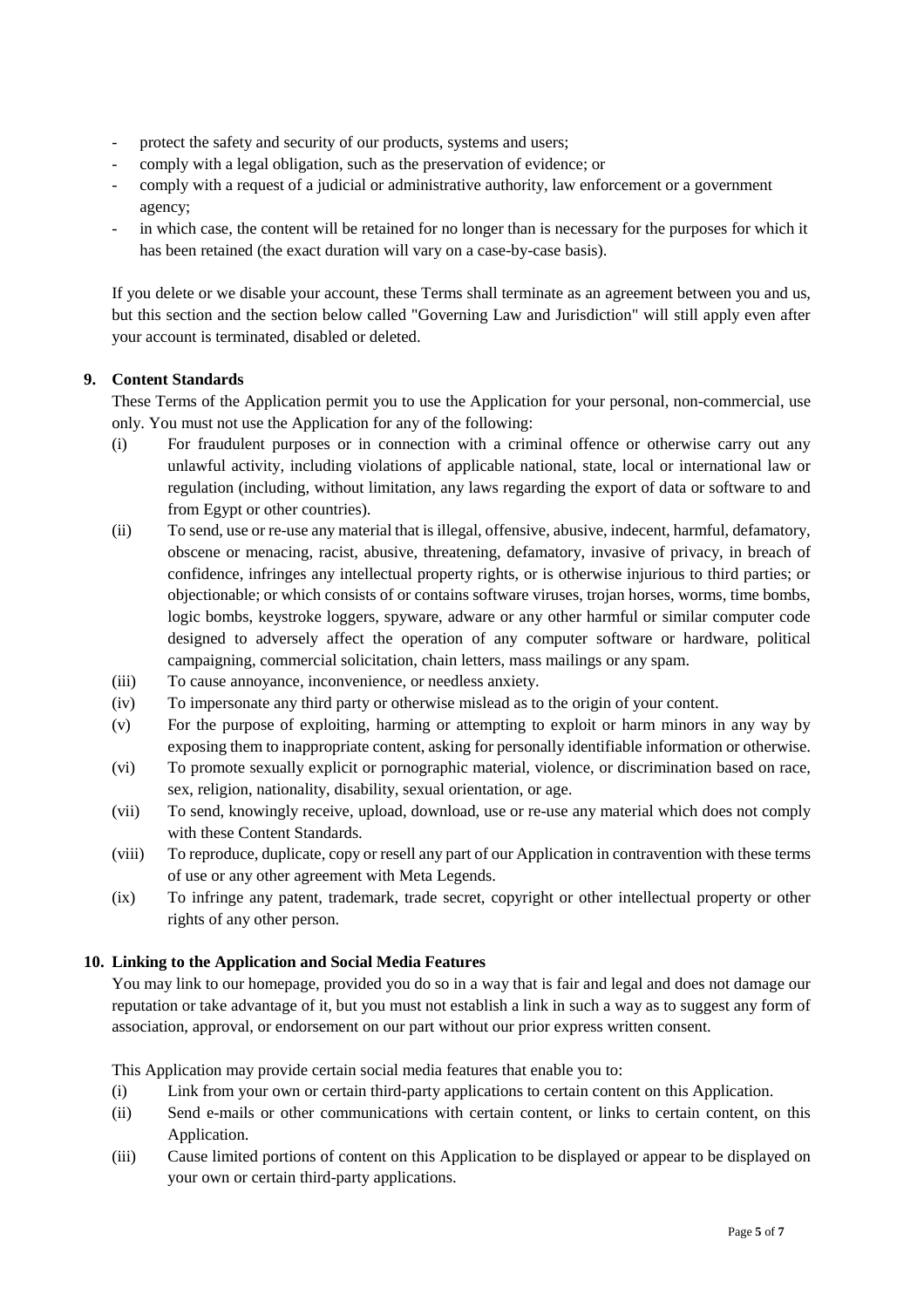You may use these features solely as they are provided by us, and solely with respect to the content they are displayed with and otherwise in accordance with any additional terms and conditions we provide with respect to such features. Subject to the foregoing, you must not:

- (i) Establish a link from any Application that is not owned by you.
- (ii) Cause the Application or portions of it to be displayed, or appear to be displayed by, for example, framing, deep linking or in-line linking, on any other Application.
- (iii) Link to any part of the Application other than the homepage.
- (iv) Otherwise take any action with respect to the materials on this Application that is inconsistent with any other provision of these terms of use.

The Application from which you are linking, or on which you make certain content accessible, must comply in all respects with the Content standards set out in these Terms.

You agree to cooperate with us in causing any unauthorized framing or linking immediately to cease. We reserve the right to withdraw linking permission without notice. Additionally, we may disable all or any social media features and any links at any time without notice in our discretion.

## **11. Indemnification**

The User hereby undertakes to immediately indemnify Meta Legends, its owners, operators and licensees against and for any loss, harm, claims, obligations, expenses (including legal costs and attorney fees) caused by your default to our Terms or any other damage that may be caused by your misuse or abuse of the Application.

### **12. Governing law and jurisdiction**

To the fullest extent permitted by law, these terms shall be governed and construed in accordance with the laws of the England and Wales and the courts of UAE shall have exclusive jurisdiction.

### **13. Updating Terms**

We may change our Service and policies, and we may need to make changes to these Terms so that they accurately reflect our Service and policies. Unless otherwise required by law, we will notify you (for example, through our Service) before we make changes to these Terms and give you an opportunity to review them before they go into effect. Then, if you continue to use the Service, you will be bound by the updated Terms. If you do not want to agree to these or any updated Terms, you can delete your account.

# **14. Miscellaneous**

- (i) This Terms/agreement does not give rights to any third parties.
- (ii) You cannot transfer your rights or obligations under this agreement without our consent.
- (iii) Our rights and obligations can be assigned to others. For example, this could occur if our ownership changes (as in a merger, acquisition or sale of assets) or by law.
- (iv) If any aspect of this agreement is unenforceable, the rest will remain in effect.
- (v) Any amendment or waiver to our agreement must be in writing and signed by us. If we fail to enforce any aspect of this agreement, it will not be a waiver.
- (vi) We reserve all rights not expressly granted to you.

## **15. Contact Information**

If you have questions regarding these Terms, please feel free to contact Meta Legends for clarification via our Customer Support team at **[contact@meta-connect.io](mailto:contact@meta-connect.io)** .